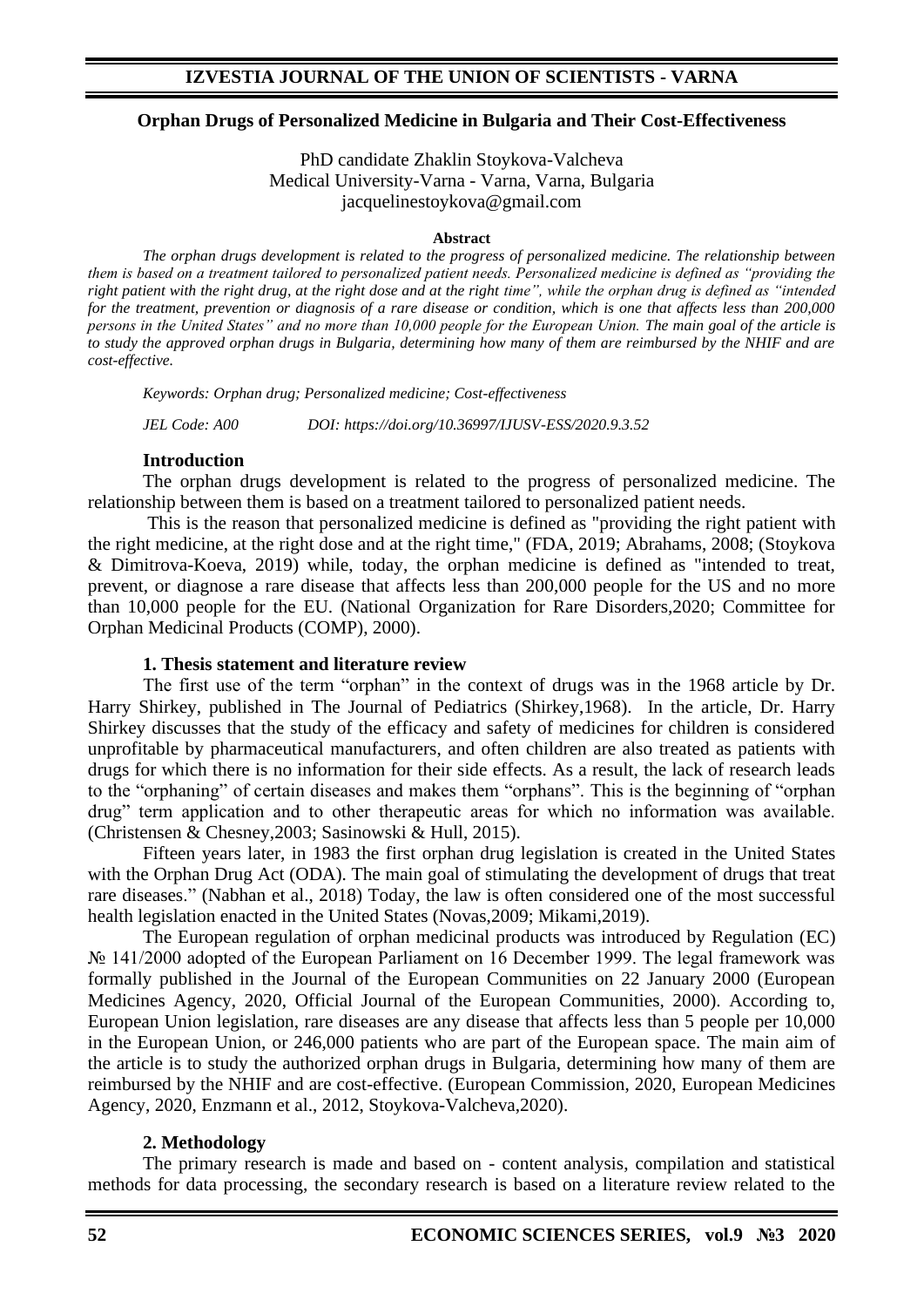article topic. The article discusses and analyzes data for assessing the economic effectiveness of orphan drugs in Bulgaria.

#### **3. Results and discussion**

The literature discusses, that the development of orphan drugs is closely associated to the progress of personalized medicine. The connection between rare diseases and personalized medicine is their target in treatment tailored to the individual needs of the patient (Deuchars, 2020, Bulera, 2012).

The results of our study present that orphan drugs for personalized treatment worldwide are - 52 or 33.12% of the total number of personalized therapies (targeted therapies) with count – 157 or 67% (Stoykova-Valcheva,2020) (Figure 1).



Figure 1. Orphan drugs in targeted treatments

As a result of our research, 52 are all approved orphan drugs worldwide, and 22 or 42.30% of them are approved for use in Bulgaria. In the last few years (2017-2020) there has been a significant increase in the permitted and reimbursed orphan drugs in Bulgaria. (Figure 2).



Figure 2. Orphan drugs in Bulgaria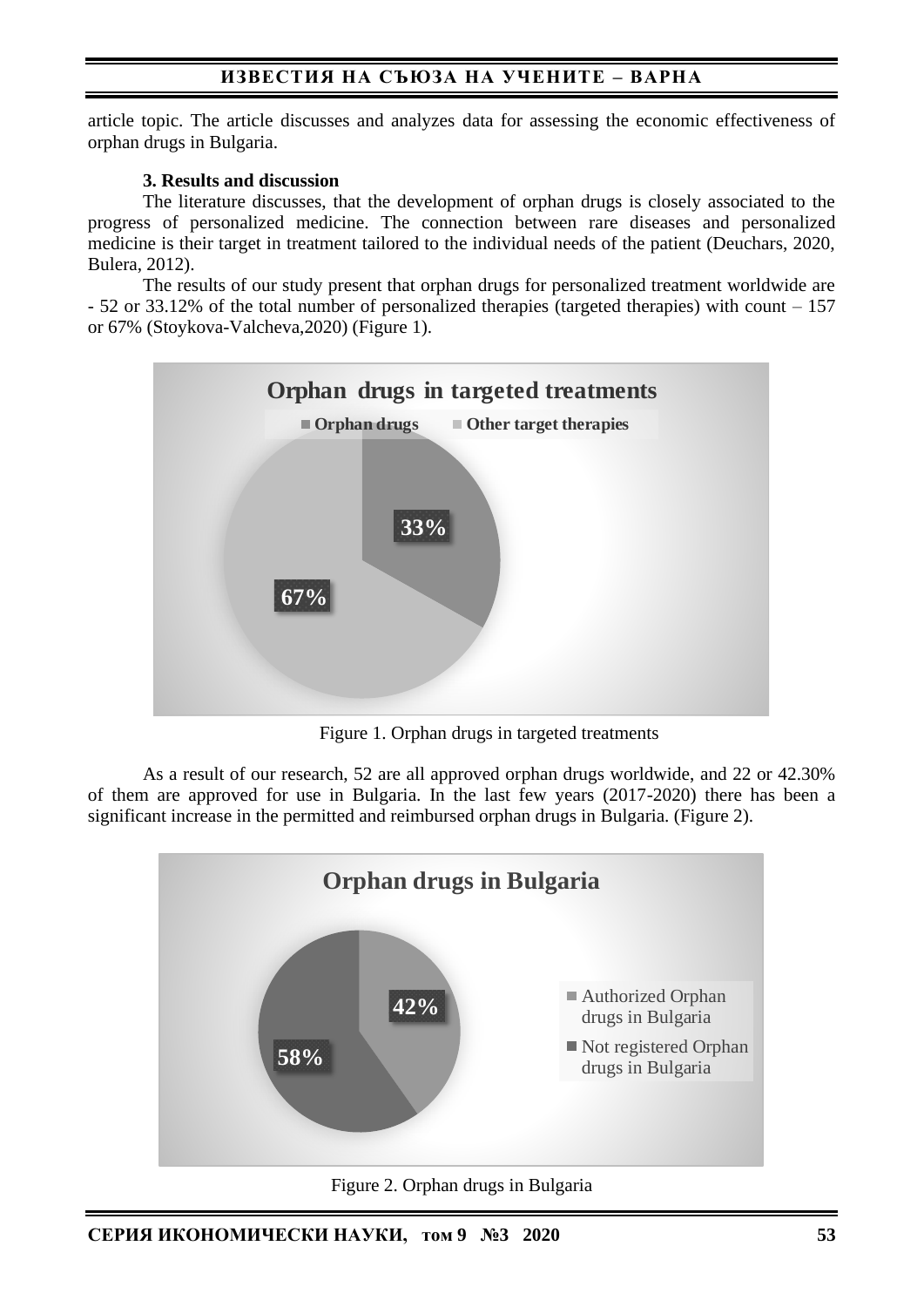The results of our study, based on NHIF data, identify 22 orphan drugs authorized for use in Bulgaria. Table 1., presents all therapies, with their The Anatomical Therapeutic Chemical code: (ATC Code) and International Nonproprietary Names (INN), besides, the Table 1., identifies which of these 22 orphan drugs are for target cancer treatment. The primary reason for this is that the most developed therapeutic area in personalized medicine is oncology. Nowadays, targeted therapies are presented in "Personalized Oncology" (Bode & Dong, 2017; (Stoykova-Valcheva,2020).

The enormous contribution of targeted cancer therapies is the targeted treatment of only cancer cells, as a result healthy cells are with minimal damage. In addition, personalized treatment has minimal side effects than standard methods of treatment (Krzyszczyk et al., 2019, Pierpont et al., 2018; Stoykova-Valcheva,2020).

The result of our research is that 82% or 18 counts of the orphan drugs in Bulgaria are for cancer treatment and 18% treat other therapeutic diseases. (Figure 3).



Figure 3. Orphan drugs in Oncology

Results of our research from the Table 1. are that 20 orphan drugs are reimbursed by The National Health Insurance Fund (NHIF) and only 2 drugs are not reimbursed by the NHIF, but are approved for use. (Figure 4).

| N <sub>2</sub> | <b>Orphan drug - Trade</b><br>name | <b>INN/ATC</b>                 | Orphan drugs in<br>Oncology                                         | <b>Reimbursed by</b><br>the NHIF -<br>Orphan drugs |
|----------------|------------------------------------|--------------------------------|---------------------------------------------------------------------|----------------------------------------------------|
|                | Lynparza                           | Olaparib<br>L01XX46            | Oncology                                                            | Reimbursed                                         |
| 2              | Vimizim                            | Elosulfase alfa<br>A16AB12     | Mucopolysaccharidosis,<br>type IVA (Morquio A<br>Syndrome, MPS IVA) | Reimbursed                                         |
| 3              | Cerdelga                           | Eliglustat<br>A16AX10          | Gaucher disease type 1<br>(GD1)                                     | Reimbursed                                         |
| 4              | Blincyto                           | <b>Blinatumomab</b><br>L01XC19 | Oncology                                                            | Reimbursed                                         |
| 5              | Alecensa                           | Alectinib<br>L01XE36           | Oncology                                                            | Reimbursed                                         |
| 6              | Bavencio                           | Avelumab<br>L01XC31            | Oncology                                                            | Reimbursed                                         |
| 7              | Rydapt                             | Midostaurin                    | Oncology                                                            | Reimbursed                                         |

Table 1. List of orphan drugs in Bulgaria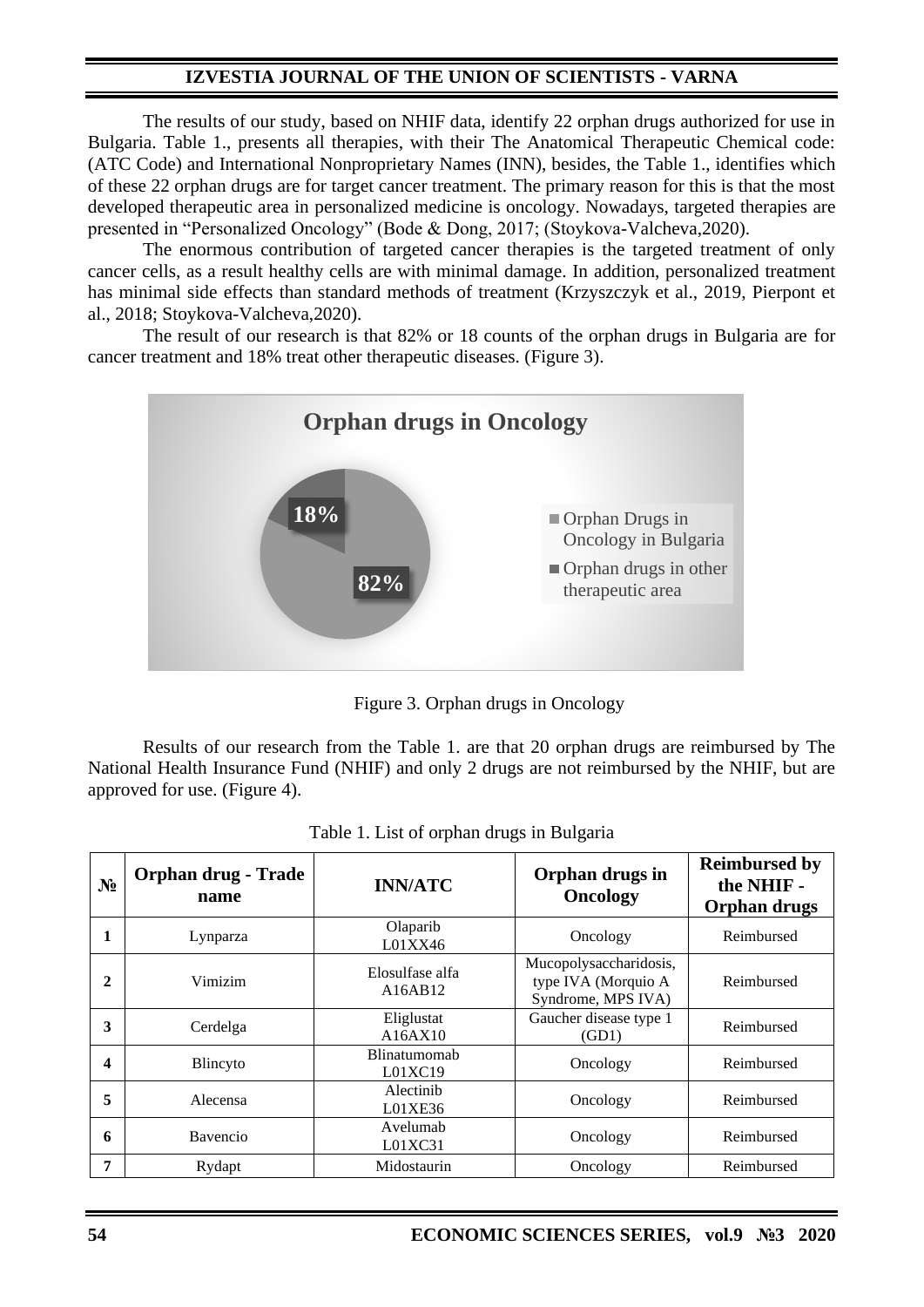| 8  | Imfinzi            | Durvalumab<br>L01XC28          | Oncology                                                                    | Reimbursed     |
|----|--------------------|--------------------------------|-----------------------------------------------------------------------------|----------------|
| 9  | Kymriah            | Tisagenlecleucel               | Oncology                                                                    | Not reimbursed |
| 10 | Palynziq           | Pegvaliase<br>A16AB19          | Phenylketonuria (PKU))                                                      | Not reimbursed |
| 11 | Onpattro           | Patisiran<br>N07XX12           | Hereditary transthyretin-<br>mediated amyloidosis<br>(hATTR<br>amyloidosis) | Reimbursed     |
| 12 | Adcetris           | Brentuximab vedotin<br>L01XC12 | Oncology                                                                    | Reimbursed     |
| 13 | Kyprolis           | Carfilzomib<br>L01XX45         | Oncology                                                                    | Reimbursed     |
| 14 | Darzalex           | Daratumumah<br>L01XC24         | Oncology                                                                    | Reimbursed     |
| 15 | Sprycel            | Dasatinib<br>L01XE06           | Oncology                                                                    | Reimbursed     |
| 16 | Xgeva              | Denosumab<br>M05BX04           | Oncology                                                                    | Reimbursed     |
| 17 | Imbruvica          | Ibrutinib<br>L01XE27           | Oncology                                                                    | Reimbursed     |
| 18 | Ninlaro            | Ixazomib<br>L01XX50            | Oncology                                                                    | Reimbursed     |
| 19 | Tasigna            | Nilotinib<br>L01XE08           | Oncology                                                                    | Reimbursed     |
| 20 | Iclusig            | Ponatinib<br>L01XE24           | Oncology                                                                    | Reimbursed     |
| 21 | Cyramza            | Ramucirumab                    | Oncology                                                                    | Reimbursed     |
| 22 | Actemra /RoActemra | Tocilizumab<br>L04AC07         | Oncology                                                                    | Reimbursed     |



Figure 4. Reimbursed drugs from the NHIF

1. As a result of our own research, we identify that Lynparza is reimbursed targeted therapy by the NHIF and is an orphan drug used to treat ovarian cancer with BRCA mutation and fallopian tube cancer (European Medicines Agency, 2020; National Council On Prices and Reimbursement Of Medicinal Products, 2020). According to the results of the analyzed literature, the therapy is cost-effective treatment compared to platinum-based chemotherapy indicated for first-line treatment (Tan et al.,2019). In agreement with the health insurance fund in Italy, Lynparza as a maintenance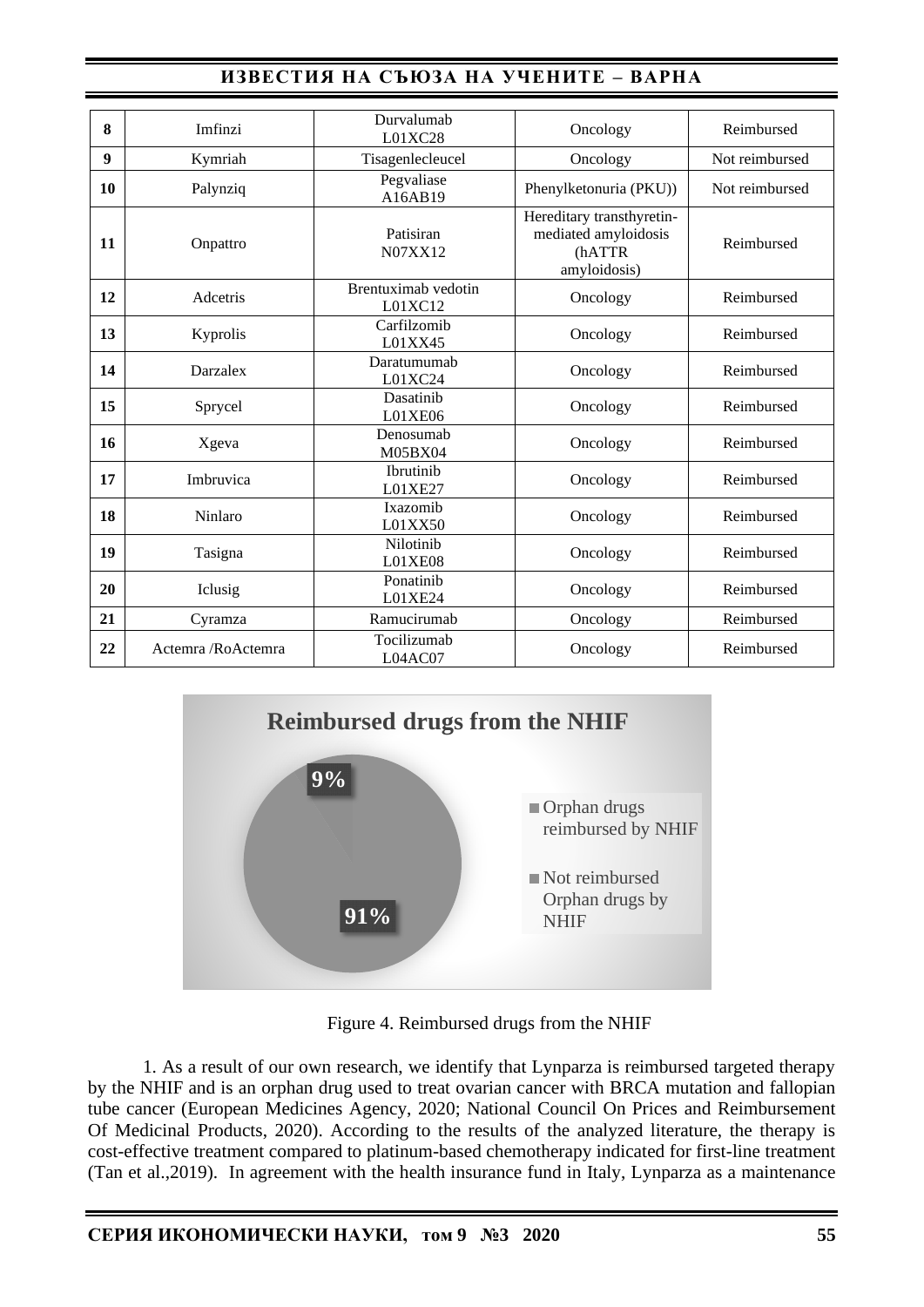therapy could be cost-effective over a 50-year time horizon (Armeni et al.,2020; НАУКАOFFNEWS, 2018).

2. Vimizim is an orphan drug to treat a rare disease - Morquio syndrome, also known as Mucopolysaccharidosis Type IV (European Medicines Agency, 2020). The therapy is reimbursed by the NHIF and is cost-effective. According to the studied data, Vimizim proves its therapeutic efficacy and safety in clinical trials. Despite its high price of BGN 1,772.24 for a VAT wholesaler, Vimizim is an indispensable therapy for the treatment of this rare disease with proven health and economic benefits (National Council On Prices and Reimbursement Of Medicinal Products, 2020; Vekov & Tznakov,2018; Canadian Agency for Drugs and Technologies in Health (CADTH), 2015; Cooper et al.,2015).

3. Cerdelga is orphan drug reimbursed at the highest price by the NHIF and it has the price of a wholesaler with VAT - BGN 38,835.23, (National Council On Prices And Reimbursement Of Medicinal Products, 2020). The therapy is for the treatment of the rare Gaucher disease type 1 (European Medicines Agency, 2020; (Stoykova-Valcheva,2020). The results of our studies identify that the therapy could be cost-effective, but more research is needed to be done on the subject (Balwani et al., 2016; Smid & Hollak, 2014; National Institute For Health And Care Excellence,2016).

4. Blincyto is an orphan drug used to treat Acute lymphoblastic leukemia (ALL) for patients over 1 year of age (European Medicines Agency(2020). The National Health Insurance Fund (NHIF) reimburse the therapy and as a result of our studies, Blincyto is a cost-effective therapy compared to standard chemotherapy in the treatment of ALL. The orphan drug improves the life quality of patients (National Council On Prices And Reimbursement Of Medicinal Products,2020; Delea et al.,2017; Delea et al.,2019).

5. Alecensa is an orphan drug used to treat Non-small cell lung cancer (NSCLC) , тhe therapy is reimbursed by the NHIF. According to our studies, Alecensa is a cost-effective therapy compared to Xalkori, the Alecensa increases the chance of lack of disease progression (NSCLC) and improved quality of life (Carlson et al.,2018; Ravasio et al.,2019; Chu, 2017).

6. Bavencio is an orphan drug used as monotherapy in the treatment of adult patients with Merkel cell carcinoma, the therapy is reimbursed by the NHIF (European Medicines Agency, 2020; National Council On Prices And Reimbursement Of Medicinal Products,2020).The results of our studies are that Bavencio is not cost-effective compared to the other used therapy-Sutent (Bullement et al.,2019; Lu et al.,2020)

7. Rydapt is an orphan drug reimbursed by the NHIF. The therapy is cost effective in the treatment of newly diagnosed acute myeloid leukemia (AML) - a positive for FLT3 mutation (National Council On Prices And Reimbursement Of Medicinal Products, 2020; Stein et al.,2019; Tremblay et al., 2018).

8. Imfinzi is an orphan drug to treat locally advanced, inoperable non-small cell lung cancer (NSCLC). Targeted therapy is reimbursed by the NHIF.As a result of our research, Imfinzi is one of many examples where expensive immunotherapies are cost-effective and improve quality of life (European Medicines Agency, 2020; Criss et al.,2019, Armeni et al. 2020).

9. Kymriah is an orphan drug (European Medicines Agency, 2020) and as a result of our research this is the targeted therapy with the highest price that is allowed for use with the price of a wholesaler with VAT - 65 7170.88 BGN in Bulgaria, (NATIONAL COUNCIL ON PRICES AND REIMBURSEMENT OF MEDICINAL PRODUCTS,2020). The orphan drug is for the treatment of acute lymphoblastic leukemia (ALL) and Diffuse B-cell lymphoma (DLBCL) (European Medicines Agency, 2020; (Stoykova-Valcheva,2020). The results of our examination is that Kymriah is a costeffective targeted therapy that contributes with over 9 years of life (Whittington et al.,2018;Slater,2020).

10. Palynziq is an orphan drug used to treat the rare genetic disease phenylketonuria (PKU). The therapy is approved for use in Bulgaria, but is not reimbursed by NHIF (European Medicines Agency, 2020, National Council On Prices And Reimbursement Of Medicinal Products,2020). The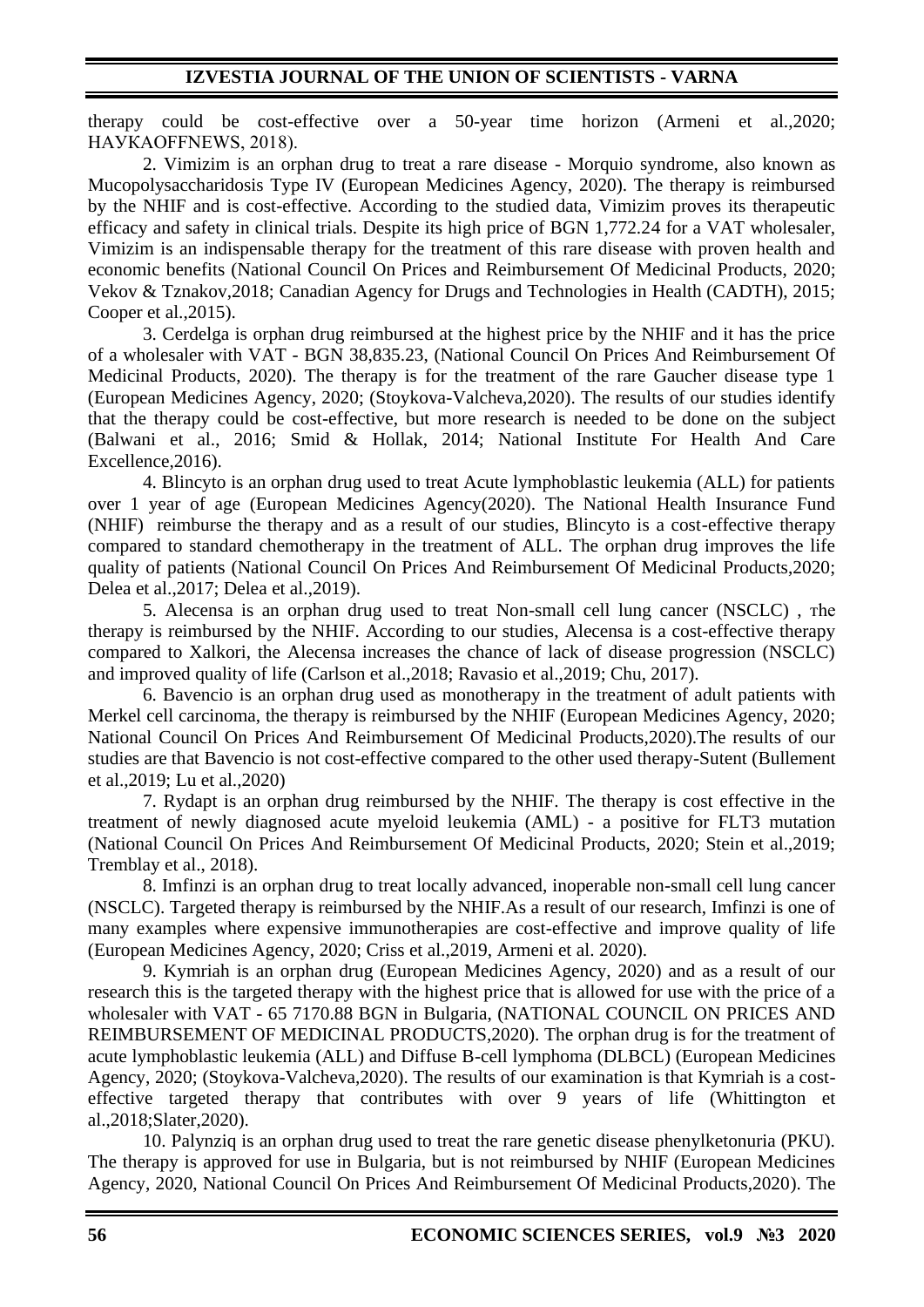results of the studies are that there is still no cost-effectiveness analysis for Palynziq, the treatment with the therapy could be cost - effective, if it increases life expectancy (Zori et al., 2019; Hydery  $\&$ Coppenrath , 2019).

11. Onpattro is an orphan drug used to treat f hereditary transthyretin-mediated amyloidosis (hATTR amyloidosis) (European Medicines Agency,2020). Therapy for this rare disease is reimbursed by the NHIF. As a result of our research, Onpattro is a cost-effective therapy due to its high cost compared to the other best maintenance therapy. (Pharmacoeconomic Review Report, 2019; The Institute for Clinical and Economic Review (ICER) ,2018; Mickle et al., 2019).

12. Adcetris is an orphan drug for the treatment of Hodgkin's Lymphoma (European Medicines Agency, 2020). Targeted therapy is reimbursed by the NHIF and as a result of our studies, it is cost-effective, even in stage III / IV of the disease. (National Council On Prices And Reimbursement Of Medicinal Products, 2020; Caffrey,2018; Delea et al.,2019).

13. Kyprolis is an orphan drug used to treat multiple myeloma (European Medicines Agency, 2020). NHIF reimburse the therapy and, according to the studied literature, is costeffective compared to Velcade (Amgen, 2012, Jakubowiak et al., 2016).

14. Darzalex is an orphan drug for the treatment of multiple myeloma (European Medicines Agency, 2020). NHIF reimburse the target therapy, as a result of our research, Darzalex is a costineffective therapy due to its high cost (Zlang et al.,2018; Peligra et al.,2017).

15. Sprycel is an orphan drug for the treatment of chronic myeloid leukemia (CML) and acute lymphoblastic leukemia (ALL) (European Medicines Agency, 2020). NHIF reimburse the target therapy. As a result of our studies, Sprycel is a cost-effective targeted therapy compared to failed treatment with another therapy, Imatinib, due to patients' resistance to treatment (Taylor et al., 2012; Stoykova-Valcheva,2020).

16. Xgeva, an orphan drug (European Medicines Agency, 2020), reimbursed by the NHIF. As a result of our studies, this therapy is cost-effective in the treatment of advanced malignancies affecting the bones and contributes 7 years of life and QALYs 3.67., And leads to a long-term reduction in total costs (Terpos et al., 2019, Rasulova, 2013; Stoykova-Valcheva,2020).

17. Imbruvica is an orphan drug used to treat mantle cell lymphoma (European Medicines Agency, 2020). According to the literature, Imbruvica is a cost-ineffective therapy due to its high cost (Barnes, 2018, Patel et al., 2020).

18. Ninlaro is an orphan drug for the treatment of adult patients with multiple myeloma in combination with lenalidomide and dexamethasone (European Medicines Agency, 2020). NHIF reimburse the therapy and according to the results obtained, treatment with Ninlaro in combination with lenalidomide and dexamethasone is cost-effective compared to other alternative therapies, contributing to a better quality of life (Cai et al.,2019; Alkhatib et al.,2017).

19. Tasigna is an orphan drug (European Medicines Agency, 2020), for the treatment of chronic myeloid leukemia (CML). The therapy is reimbursed by the NHIF and the result of our research is that the orphan drug is a cost-effective, contributing to an additional 15 years saved life without disease progression (Romero et al.2014, Kantarjian et al., 2011; Stoykova-Valcheva,2020).

20. Iclusig is an orphan drug for the treatment of chronic myeloid leukemia (CML) and acute lymphoblastic leukemia, the therapy is reimbursed by the NHIF. As a result of our research, targeted therapy is cost-effective, improving the health and quality of life of patients (Vellopoulou et al, 2017; The National Institute for Health and Care Excellence(NICE), 2017).

21.Cyramza is an orphan drug used to treat several diseases of stomach cancer, colorectal cancer, non-small cell lung cancer and hepatocellular carcinoma (European Medicines Agency, 2020). Targeted therapy is reimbursed by the NHIF. As a result of our research, Cyramza is a costeffective therapy due to its minimal additional benefit and high additional costs for QALY (Saito et al.,2017; Zheng et al.,2020).

22. Actemra / RoActemra is an orphan drug for the treatment of rheumatoid arthritis (RA), the therapy is reimbursed by the NHIF (European Medicines Agency, 2020). As a result of the literature studied, treatment with Actemra / RoActemra is cost-effective for patients with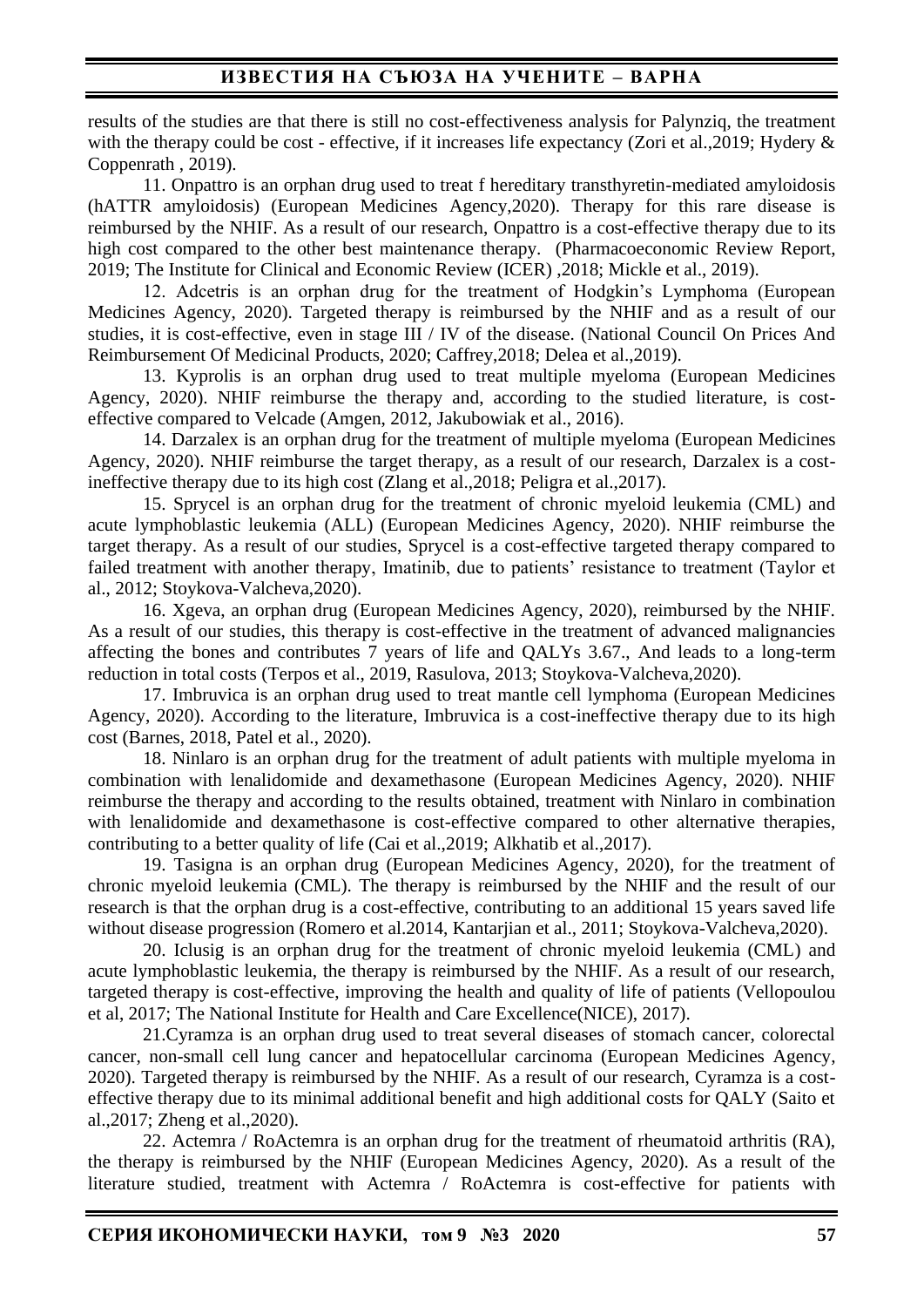rheumatoid arthritis in need of biological monotherapy (Athanasakis et al.,2016;Diamantopoulos et al.,2012).

As a result of the studied cost-effectiveness analyzes of orphan drugs in Bulgaria, 15 orphan drugs are cost-effective, 2- orphan drugs could be cost-effective under certain conditions and 5 orphan drugs are cost-ineffective. (Figure 5)



Figure 5. Cost-effective orphan drugs

#### **Conclusion**

In conclusion of our primary research the Bulgarian healthcare system faces the challenge of identifying the cost-effectiveness of expensive orphan drugs. The analysis of our research shows that despite of the high cost of orphan drugs, they are cost –effective with 68%, and they improve patients' quality of life. Many years the term rare disease indicate illness that affects very small percentage of the population, but nowadays in 2020, we could say that the rare disease are not so rare with count 300 million of people in 2020. In this scenario the healthcare systems and the patients have the need of cost-effective treatments - today presented by personalized medicine and orphan drugs.

#### **References**

- 1. Abrahams,E. (2008) Right Drug—Right Patient—Right Time: Personalized Medicine Coalition. Clinical and Translational Science 1(1):11-2
- 2. Alkhatib,N., McBride,A., Agarwal,A., Mutairi,A.,Anwer,F., Abraham,I.(2017)*Cost effectiveness of carfilzomib (CAR), ixazomib (IXA), elotuzumab (ELO), or daratumumab (DAR) with lenalidomide and dexamethasone (LEN+DEX) vs LEN+DEX in relapsed/refractory multiple myeloma (R/R MM).* Journal of Clinical Oncology 35(15\_suppl):8030-8030 Follow journal DOI: 10.1200/JCO.2017.35.15\_suppl.8030
- 3. Amgen(2012) *Amgen's Statement on Cost Effectiveness of KYPROLIS® (carfilzomib) Compared to Velcade® (bortezomib) in Relapsed or Refractory Multiple Myeloma*, Published in Expert Review of Hematology, https://www.amgen.com/media/our-perspective/amgens-statement-on-cost-effectiveness-of-kyprolis-compared-tovelcade/
- 4. Armeni, P., Borsoi, L., Fornaro, G., Jommi, C., Grossi, F., & Costa, F. (2020). *Cost-effectiveness and Net Monetary Benefit of Durvalumab Consolidation Therapy Versus No Consolidation Therapy After Chemoradiotherapy in Stage III Non-small Cell Lung Cancer in the Italian National Health Service.* Clinical therapeutics, 42(5), 830–847. <https://doi.org/10.1016/j.clinthera.2020.03.012>
- 5. Armeni,P.,Borsoi,L.,Fornaro,G.,Jommi,C.,Colombo,N.,Costa,F.(2020)*Cost-Effectiveness and Net Monetary Benefit of Olaparib Maintenance Therapy Versus No Maintenance Therapy After First-line Platinum-based Chemotherapy in Newly Diagnosed Advanced BRCA1/2-mutated Ovarian Cancer in the Italian National Health Service*, Clinical therapeutics, VOLUME 42, ISSUE 7, P1192-1209.E12, <https://doi.org/10.1016/j.clinthera.2020.04.015>
- 6. Athanasakis, K., Tarantilis, F., Tsalapati, K., Konstantopoulou, T., Vritzali, E., & Kyriopoulos, J. (2015). *Costutility analysis of tocilizumab monotherapy in first line versus standard of care for the treatment of rheumatoid*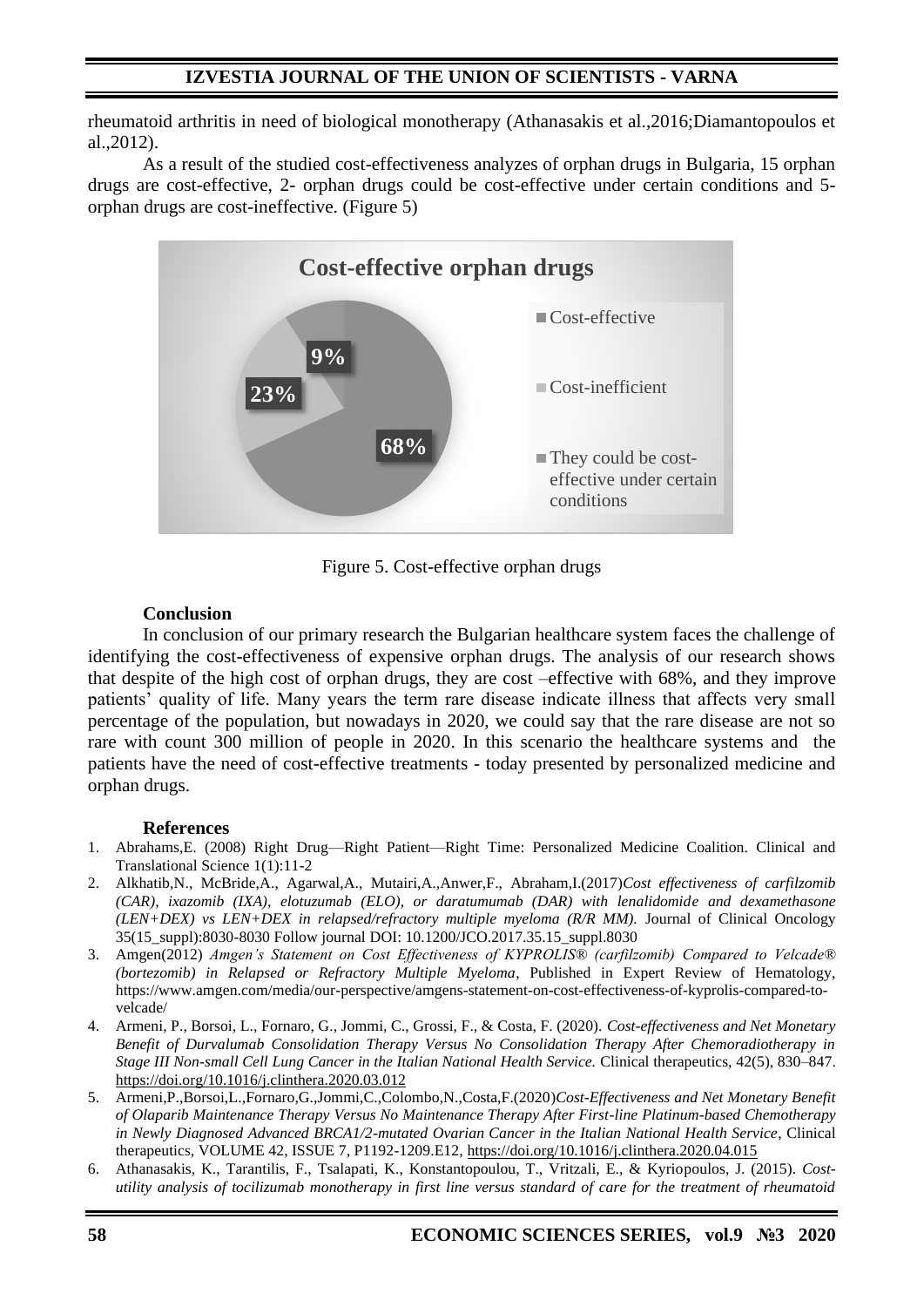*arthritis in Greece*. Rheumatology international, 35(9), 1489–1495[. https://doi.org/10.1007/s00296-015-3253-x](https://doi.org/10.1007/s00296-015-3253-x)

- 7. Balwani, M., Burrow, T. A., Charrow, J., Goker-Alpan, O., Kaplan, P., Kishnani, P. S., Mistry, P., Ruskin, J., & Weinreb, N. (2016). *Recommendations for the use of eliglustat in the treatment of adults with Gaucher disease type 1 in the United States.* Molecular genetics and metabolism, 117(2), 95–103. https://doi.org/10.1016/j.ymgme.2015.09.002
- 8. Barnes, J. I., Divi, V., Begaye, A., Wong, R., Coutre, S., Owens, D. K., & Goldhaber-Fiebert, J. D. (2018). *Costeffectiveness of ibrutinib as first-line therapy for chronic lymphocytic leukemia in older adults without deletion*  17p. Blood advances, 2(15), 1946–1956. https://doi.org/10.1182/bloodadvances.2017015461
- 9. Bode, A. M., & Dong, Z. (2017). *Precision oncology- the future of personalized cancer medicine?*. NPJ precision oncology, *1*(1), 2.https://doi.org/10.1038/s41698-017-0010-5
- 10. Bulera,S.(2012) *Orphan Drugs Or Personalized Medicine?* https://eureka.criver.com/orphan-drugs-orpersonalized-medicine/
- 11. Bullement, A., Nathan, P., Willis, A., Amin, A., Lilley, C., Stapelkamp, C., Hatswell, A., Pescott, C., Bharmal, M. (2019). *Cost Effectiveness of Avelumab for Metastatic Merkel Cell Carcinoma*. PharmacoEconomics - open, *3*(3), 377–390[. https://doi.org/10.1007/s41669-018-0115-y](https://doi.org/10.1007/s41669-018-0115-y)
- 12. Caffrey, M. (2018) *Authors Find Brentuximab Vedotin Cost-Effective for Treatment of Advanced Hodgkin Lymphoma* [https://www.ajmc.com/view/authors-find-brentuximab-vedotin-costeffective-for-treatment-of](https://www.ajmc.com/view/authors-find-brentuximab-vedotin-costeffective-for-treatment-of-advanced-hodgkin-lymphoma)[advanced-hodgkin-lymphoma](https://www.ajmc.com/view/authors-find-brentuximab-vedotin-costeffective-for-treatment-of-advanced-hodgkin-lymphoma)
- 13. Cai, H., Zhang, L., Li, N., Zheng, B., & Liu, M. (2019). *Cost-effectiveness analysis on binary/triple therapy on the basis of ixazomib or bortezomib for refractory or relapsed multiple myeloma. Leukemia & lymphoma*, 60(12), 2951–2959[. https://doi.org/10.1080/10428194.2019.1620947](https://doi.org/10.1080/10428194.2019.1620947)
- 14. Canadian Agency for Drugs and Technologies in Health (CADTH).(2015) *Common Drug Review elosulfase alfa (Vimizim) (2 mg/kg of body weight),* [https://www.cadth.ca/sites/default/files/cdr/pharmacoeconomic/SR0389\\_Vimizim\\_PE\\_Report\\_e.pdf](https://www.cadth.ca/sites/default/files/cdr/pharmacoeconomic/SR0389_Vimizim_PE_Report_e.pdf)
- 15. Carlson, J., Suh, K., Orfanos, P., Wong, W. (2018). *Cost Effectiveness of Alectinib vs. Crizotinib in First-Line Anaplastic Lymphoma Kinase-Positive Advanced Non-Small-Cell Lung Cancer.* PharmacoEconomics, 36(4), 495– 504[. https://doi.org/10.1007/s40273-018-0625-6](https://doi.org/10.1007/s40273-018-0625-6)
- 16. Christensen, M. Chesney, R. (2003) Has the 'therapeutic orphan' finally been adopted? J Pediatr Pharmacol Ther. 8(3):175-6. doi: 10.5863/1551-6776-8.3.175. PMID: 23118676; PMCID: PMC3469141.
- 17. Chu,M. (2017) Roche Korea's lung cancer drug increases cost-effectiveness,Korea Biomedical Review(KBR); [www.koreabiomed.com/news/articleView.html?idxno=1579](http://www.koreabiomed.com/news/articleView.html?idxno=1579)
- *18.* Committee for Orphan Medicinal Products (COMP) (2000) *Regulation (EC) No 141/2000, <https://www.ema.europa.eu/en/committees/committee-orphan-medicinal-products-comp>*
- 19. Cooper, K., Kalita, N., Harris, P., Cook, A., Shepherd, J., Payne, L. and Loveman, E. (2015) *Clinical-effectiveness and cost-effectiveness of elosulfase alfa for treating mucopolysaccharidosis type IVA (Morquio A syndrome)* (Health Technology Assessment, 14/63/01) NIHR Journals Library
- 20. Criss, S., Mooradian, M., Sheehan, D., Zubiri, L., Lumish, M. , Gainor, J., Reynolds, K., & Kong, C. (2019). *Costeffectiveness and Budgetary Consequence Analysis of Durvalumab Consolidation Therapy vs No Consolidation Therapy After Chemoradiotherapy in Stage III Non-Small Cell Lung Cancer in the Context of the US Health Care System.* JAMA oncology, 5(3), 358–365.<https://doi.org/10.1001/jamaoncol.2018.5449>
- 21. Delea, T. Sharma, A., Grossman, A., Eichten, C., Fenton, K., Josephson, N., Richhariya, A., & Moskowitz, A. (2019). *Cost-effectiveness of brentuximab vedotin plus chemotherapy as frontline treatment of stage III or IV classical Hodgkin lymphoma*. Journal of medical economics, 22(2), 117–130. <https://doi.org/10.1080/13696998.2018.1542599>
- 22. Delea, T., Amdahl, J., Boyko, D., Hagiwara, M., Zimmerman, Z., Franklin, J., Cong, Z., Hechmati, G.,Stein, A. (2017). *Cost-effectiveness of blinatumomab versus salvage chemotherapy in relapsed or refractory Philadelphiachromosome-negative B-precursor acute lymphoblastic leukemia from a US payer perspective.* Journal of medical economics, 20(9), 911–922.<https://doi.org/10.1080/13696998.2017.1344127>
- 23. Delea, T., Zhang, X., Amdahl, J., Boyko, D., Dirnberger, F., Campioni, M., Cong, Z. (2019). *Cost Effectiveness of Blinatumomab Versus Inotuzumab Ozogamicin in Adult Patients with Relapsed or Refractory B-Cell Precursor Acute Lymphoblastic Leukemia in the United States. PharmacoEconomics, 37(9),* <https://doi.org/10.1007/s40273-019-00812-6><br>24. Deuchars, K. (2020) Personalized
- 24. Deuchars,K. (2020)*Personalized Medicine Is Key to Diagnosing Rare Disease*,https://www.healthinsight.ca/advocacy/personalized-medicine-is-key-to-diagnosing-rare-disease/
- 25. Diamantopoulos, A., Benucci, M., Capri, S., Berger, W., Wintfeld, N., Giuliani, G., & Ricciardi, W. (2012). *Economic evaluation of tocilizumab combination in the treatment of moderate-to-severe rheumatoid arthritis in Italy.* Journal of medical economics, 15(3), 576–585.<https://doi.org/10.3111/13696998.2012.665110>
- 26. DOI:https://doi.org/10.1093/annonc/mdz426.007
- *27.* Enzmann ,H., Kaestner,B.,Todorova,L., Kamusheva,M.,Vlaskovska ,M.,Petrova,G.(2012) *Current Issues in Orphan Drug Regulation in the EU.*Arbilis Science Pharmacology 2/2012, https://publishing.arbilis.com/wp-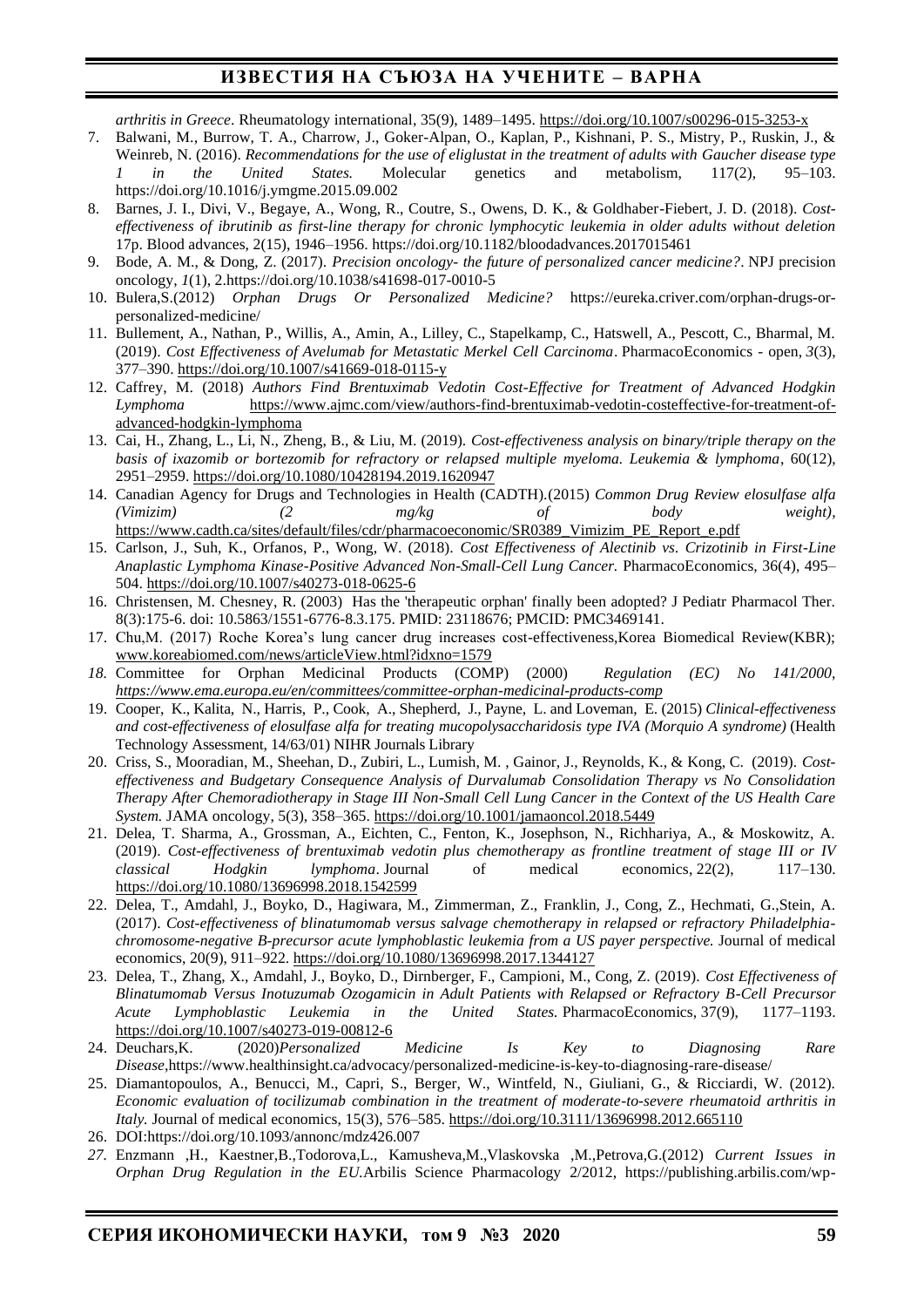| content/uploads/2013/09/NF_2012_2_3.pdf                                                                                                         |
|-------------------------------------------------------------------------------------------------------------------------------------------------|
| Commission(2020)<br>Rare<br>28. European<br>diseases,                                                                                           |
| https://ec.europa.eu/health/non_communicable_diseases/rare_diseases_en                                                                          |
| Medicines<br>Agency<br>(2020)<br>Summary<br><b>Of</b><br>29. European<br>Onpattro<br>Product<br>Characteristics,<br>$\mathcal{L}^{\mathcal{L}}$ |
| https://www.ema.europa.eu/en/documents/product-information/onpattro-epar-product-information en.pdf                                             |
| 30. European Medicines Agency .(2020) Imfinzi 50 mg/mL concentrate for solution for infusion, Summary of product                                |
| https://www.ema.europa.eu/en/documents/product-information/imfinzi-epar-product-<br>characteristics                                             |
| information en.pdf                                                                                                                              |
| 31. European Medicines Agency .(2020) Vimizim 1 mg/ml concentrate for solution for infusion, Summary Of Product                                 |
| https://www.ema.europa.eu/en/documents/product-information/vimizim-epar-product-<br>Characteristics,                                            |
| information en.pdf                                                                                                                              |
| 32. European Medicines Agency(2020) Blincyto (blinatumomab), EMA/882824/2018,<br>EMEA/H/C/003731,                                               |
| https://www.ema.europa.eu/en/documents/overview/blincyto-epar-medicine-overview_bg.pdf                                                          |
| Medicines<br>Agency(2020)<br>33. European<br>Cerdelga<br>EMA/393107/2018<br><i>(eliglustat)</i>                                                 |
| ,EMEA/H/C/003724,https://www.ema.europa.eu/en/medicines/human/EPAR/cerdelga                                                                     |
| 34. European Medicines Agency(2020) Kymriah (tisagenlecleucel) EMA/462626/2018, EMEA/H/C/004090,                                                |
| https://www.ema.europa.eu/en/documents/overview/kymriah-epar-medicine-overview_bg.pdf                                                           |
| 35. European Medicines Agency(2020) Orphan designation: Overview, https://www.ema.europa.eu/en/human-                                           |
| regulatory/overview/orphan-designation-overview                                                                                                 |
| 36. European<br>Agency(2020)Palynziq,<br>Medicines<br>Summary<br>Of<br>Product<br>Characteristics,                                              |
| https://www.ema.europa.eu/en/documents/product-information/palynziq-epar-product-information en.pdf                                             |
| Medicines<br>Product<br>37. European<br>(2020).<br>Adcetris<br>Summary<br>Characteristics,<br>Agency.<br><b>Of</b>                              |
| https://www.ema.europa.eu/en/documents/product-information/adcetris-epar-product-information_en.pdf                                             |
| 38. European<br>Medicines<br>Summary<br>Agency.<br>(2020).<br>Cyramza,<br><b>Of</b><br>Product<br>Characteristics,                              |
| https://www.ema.europa.eu/en/documents/product-information/cyramza-epar-product-information_en.pdf                                              |
| Medicines<br>Darzalex,<br>Product<br>Characteristics,<br>39. European<br>(2020).<br>Summary<br>Of<br>Agency.                                    |
| https://www.ema.europa.eu/en/documents/product-information/darzalex-epar-product-information_en.pdf                                             |
| 40. European<br>Medicines<br>(2020).<br>Summary<br><b>Of</b><br>Product<br>Characteristics,<br>Agency.<br>Iclusig,                              |
| https://www.ema.europa.eu/en/documents/referral/iclusig-article-20-procedure-product-information_en.pdf                                         |
| Medicines<br>(2020).<br>Imbruvica,<br>Summary<br><b>Of</b><br>Product<br>Agency.<br>Characteristics,<br>41. European                            |
| https://www.ema.europa.eu/en/documents/product-information/imbruvica-epar-product-information_en.pdf                                            |
| Medicines<br>Summary<br>(2020).<br>Kyprolis,<br><b>Of</b><br>Product<br>42. European<br>Agency.<br>Characteristics,                             |
| https://www.ema.europa.eu/en/documents/product-information/kyprolis-epar-product-information en.pdf                                             |
| Medicines<br>(2020).<br>Ninlaro,<br>Summary<br><b>Of</b><br>Product<br>43. European<br>Agency.<br>Characteristics,                              |
| https://www.ema.europa.eu/en/documents/product-information/ninlaro-epar-product-information_en.pdf                                              |
| 44. European Medicines Agency. (2020). RoActemra, Summary Of Product Characteristics,                                                           |
| 45. European<br>Medicines<br>(2020).<br>Sprycel,<br>Summary<br>Product<br>Characteristics.<br>Agency.<br>Of                                     |
| https://www.ema.europa.eu/en/documents/product-information/sprycel-epar-product-information_en.pdf                                              |
| Medicines Agency. (2020). Tasigna, Summary<br>Of Product<br>Characteristics<br>46. European                                                     |
| https://www.ema.europa.eu/en/documents/product-information/tasigna-epar-product-information en.pdf                                              |
| 47. European Medicines Agency. (2020). Xgeva, Summary Of Product Characteristics,                                                               |
| 48. European Medicines Agency.(2020) Bavencio 20 mg/mL concentrate for solution for infusion, Summary Of Product                                |
| Characteristics,<br>https://www.ema.europa.eu/en/documents/product-information/bavencio-epar-product-                                           |
| information_en.pdf                                                                                                                              |
| 49. growing role of precision and personalized medicine for cancer treatment. Technology (Singap World Sci). 2018                               |
| Sep-Dec; 6(3-4): 79–100. Published online 2019 Jan 11. doi: 10.1142/S2339547818300020, pp. 93–123. doi:                                         |
| 10.1007/978-3-030-01896-2_5.                                                                                                                    |
| 50. Hydery, T., & Coppenrath, V. (2019). A Comprehensive Review of Pegvaliase, an Enzyme Substitution Therapy                                   |
| Phenylketonuria. Drug<br>target<br>insights, 13,<br>1177392819857089.<br>the<br><b>Treatment</b><br>for<br>of                                   |
| https://doi.org/10.1177/1177392819857089                                                                                                        |
| 51. Jakubowiak, A. J., Campioni, M., Benedict, A., Houisse, I., Tichy, E., Giannopoulou, A., Aggarwal, S. K., Barber,                           |
| B. L., & Panjabi, S. (2016). Cost-effectiveness of adding carfilzomib to lenalidomide and dexamethasone in                                      |
| relapsed multiple myeloma from a US perspective. Journal of medical economics, 19(11), 1061-1074.                                               |
| https://doi.org/10.1080/13696998.2016.1194278                                                                                                   |
| 52. Kantarjian, H. M., Giles, F. J., Bhalla, K. N., Pinilla-Ibarz, J., Larson, R. A., Gattermann, N., Ottmann, O. G.,                           |
| Hochhaus, A., Radich, J. P., Saglio, G., Hughes, T. P., Martinelli, G., Kim, D. W., Shou, Y., Gallagher, N. J.,                                 |
| Blakesley, R., Baccarani, M., Cortes, J., & le Coutre, P. D. (2011). Nilotinib is effective in patients with chronic                            |
|                                                                                                                                                 |

*myeloid leukemia in chronic phase after imatinib resistance or intolerance: 24-month follow-up results.* Blood, 117(4), 1141–1145. https://doi.org/10.1182/blood-2010-03-277152

*53.* Krzyszczyk,P., Acevedo,A., Davidoff, E., Timmins,L., Marrero-Berrios,I., Patel,M., White,C., Lowe,Ch.,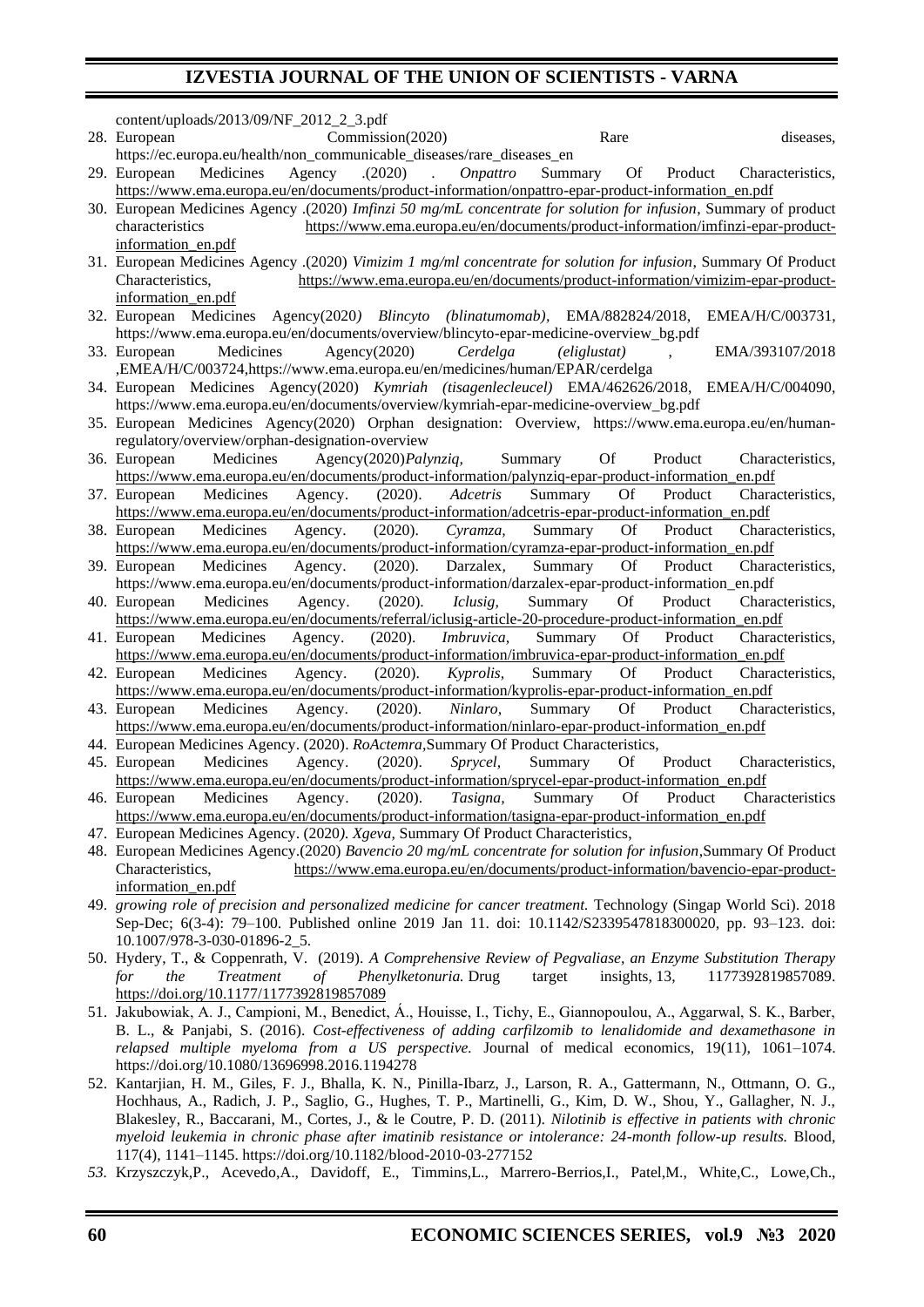Sherba,J., Hartmanshenn,C., O'Neill,K., Balter,M., Fritz, Z., Androulakis,I., and M. L. Y. (2019*) The*

- 54. Lu, P., Liang, W., Li, J., Hong, Y., Chen, Z., Liu, T., Dong, P., Huang, H., Zhang, T., & Jiang, J. (2020). *A Cost-Effectiveness Analysis: First-Line Avelumab Plus Axitinib Versus Sunitinib for Advanced Renal-Cell Carcinoma.* Frontiers in pharmacology, 11, 619[. https://doi.org/10.3389/fphar.2020.00619](https://doi.org/10.3389/fphar.2020.00619)
- 55. Mickle, K., Lasser, K., Hoch, J. , Cipriano, L. , Dreitlein, W., & Pearson, S. (2019). *The Effectiveness and Value of Patisiran and Inotersen for Hereditary Transthyretin Amyloidosis*. Journal of managed care & specialty pharmacy, 25(1), 10–15[. https://doi.org/10.18553/jmcp.2019.25.1.010](https://doi.org/10.18553/jmcp.2019.25.1.010)
- *56.* Mikami,K. (2019) *Orphans in the Market: The History of Orphan Drug Policy*, Social History of Medicine*,*  Volume 32, Issue 3, Pages 609–630, <https://doi.org/10.1093/shm/hkx098>
- 57. National Council On Prices And Reimbursement Of Medicinal Products. (2020) *Vimizim,* <https://portal.ncpr.bg/registers/pages/register/list-medicament.xhtml>
- 58. National Council On Prices And Reimbursement Of Medicinal Products. (2020). *Cerdelga ,* https://portal.ncpr.bg/registers/pages/register/list-medicament.xhtml
- 59. National Council On Prices And Reimbursement Of Medicinal Products. (2020). *Blincyto, <https://portal.ncpr.bg/registers/pages/register/list-medicament.xhtml>*
- 60. National Council On Prices And Reimbursement Of Medicinal Products. (2020). *[Bavencio,](https://portal.ncpr.bg/registers/pages/register/list-medicament.xhtml)*https://portal.ncpr.bg/registers/pages/register/list-medicament.xhtml
- 61. National Council On Prices And Reimbursement Of Medicinal Products. (2020). *Rydapt* <https://portal.ncpr.bg/registers/pages/register/list-medicament.xhtml>
- 62. National Council On Prices And Reimbursement Of Medicinal Products. (2020) Palynziq, https://portal.ncpr.bg/registers/pages/register/list-medicament.xhtml
- 63. National Council On Prices And Reimbursement Of Medicinal Products. (2020). *Adcetris.*https://portal.ncpr.bg/registers/pages/register/list-medicament.xhtml
- 64. National Council On Prices And Reimbursement Of Medicinal Products. (2020) Kymriah, https://portal.ncpr.bg/registers/pages/register/list-medicament.xhtml
- 65. National Council On Prices And Reimbursement Of Medicinal Products. (2020) *Lynparza;* <https://portal.ncpr.bg/registers/pages/register/list-medicament.xhtml>
- 66. National Institute For Health And Care Excellence .(2016). *Highly Specialised Technology Evaluation Eliglustat For Treating Type 1 Gaucher Disease* , [https://www.nice.org.uk/guidance/hst5/documents/evaluation-consultation](https://www.nice.org.uk/guidance/hst5/documents/evaluation-consultation-document-2)[document-2](https://www.nice.org.uk/guidance/hst5/documents/evaluation-consultation-document-2)
- 67. National Organization for Rare Disorders(2020) *What is a rare disease?* [https://rarediseases.org/rare-disease](https://rarediseases.org/rare-disease-day/about-the-day/)[day/about-the-day/](https://rarediseases.org/rare-disease-day/about-the-day/)
- *68.* Novas,C.(2009) '*Orphan Drugs, Patient Activism and Contemporary Healthcare'*, *Quaderni*, 68, 13–23, 18.
- 69. Official Journal of the European Communities (2000) Regulation (Ec) No 141/2000 Of The European Parliament And Of The Council Of 16 December 1999 on orphan medicinal products,https://eur-lex.europa.eu/legalcontent/EN/TXT/PDF/?uri=CELEX:32000R0141&from=EN
- 70. Patel, K., Isufi, I., Kothari, S., Davidoff, A. J., Gross, C. P., & Huntington, S. F. (2020). *Cost-Effectiveness of First-Line Ibrutinib versus Third-Line in Patients with Untreated Chronic Lymphocytic Leukemia.* Blood, blood.2020004922. Advance online publication. https://doi.org/10.1182/blood.2020004922
- 71. Pelligra, C. , Parikh, K., Guo, S., Chandler, C., Mouro, J., Abouzaid, S., & Ailawadhi, S. (2017). *Cost-effectiveness of Pomalidomide, Carfilzomib, and Daratumumab for the Treatment of Patients with Heavily Pretreated Relapsedrefractory Multiple Myeloma in the United States.* Clinical therapeutics, 39(10), 1986–2005.e5. <https://doi.org/10.1016/j.clinthera.2017.08.010>
- 72. Pharmacoeconomic Review Report: (2019). *Patisiran (Onpattro): (Alnylam Netherlands B.V.)*. Canadian Agency for Drugs and Technologies in Health.
- 73. Pierpont, T. M., Limper, C. B., & Richards, K. L. (2018). *Past, Present, and Future of Rituximab-The World's First Oncology Monoclonal Antibody Therapy*. Frontiers in oncology, 8, 163. https://doi.org/10.3389/fonc.2018.00163
- 74. Rasulova, N., Lyubshin, V., Arybzhanov, D., Krylov, V., & Khodjibekov, M. (2013). *Effectiveness of bone metastases treatment by sm-153 oxabifore in combination with monoclonal antibody denosumab (xgeva): first experience.* World journal of nuclear medicine, 12(1), 19–23. https://doi.org/10.4103/1450-1147.113942
- 75. Ravasio, R., Tiseo,M., Pradelli, L., Bellone, M., Gervasi, A., Coffani, M.(2019) *Cost-effectiveness analysis of alectinib versus crizotinib in first-line treatment of anaplastic lymphoma kinase-positive advanced non-small cell lung cancer,* SAGE Publishing[; https://doi.org/10.1177/2284240319855072](https://doi.org/10.1177/2284240319855072)
- 76. Romero, M., Chávez, D., De Los Ríos, M., & Alvis-Guzmán, N. (2014). *Cost-effectiveness of nilotinib, dasatinib and imatinib as first-line treatment for chronic myeloid leukemia in Colombia, 2012*. Biomedica : revista del Instituto Nacional de Salud, 34(1), 48–59. https://doi.org/10.1590/S0120-41572014000100008
- 77. Saito, S., Muneoka, Y., Ishikawa, T., & Akazawa, K. (2017). *Cost-effectiveness of Paclitaxel + Ramucirumab Combination Therapy for Advanced Gastric Cancer Progressing After First-line Chemotherapy in Japan.* Clinical therapeutics, 39(12), 2380–2388[. https://doi.org/10.1016/j.clinthera.2017.10.017](https://doi.org/10.1016/j.clinthera.2017.10.017)
- *78.* Sasinowski,F. Hull,A.(2015) *A brief history of the name 'orphan drugs'* MedCity News;